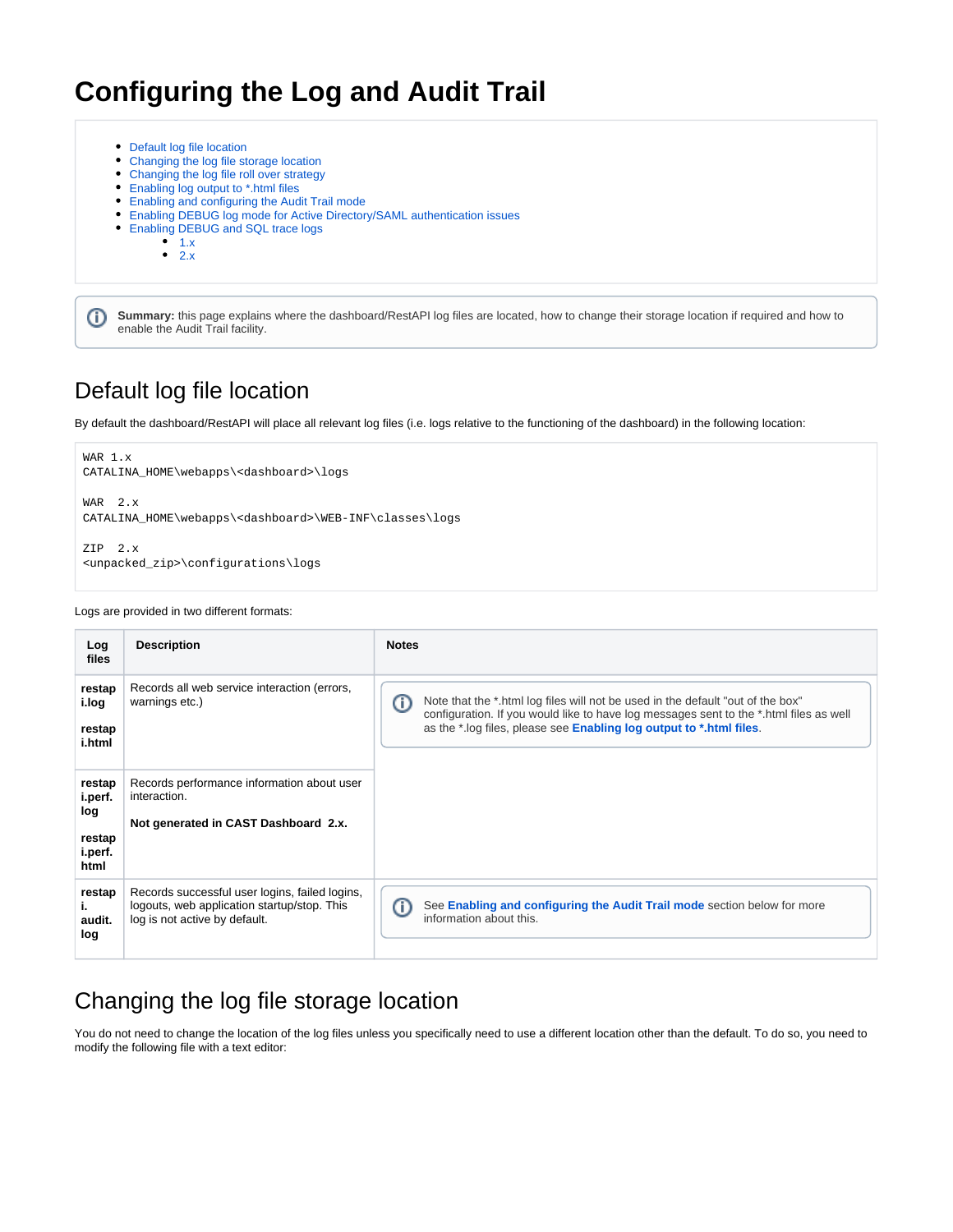WAR 1.x CATALINA\_HOME\webapps\<dashboard>\WEB-INF\log4j2.xml WAR 2.x

CATALINA\_HOME\webapps\<dashboard>\WEB-INF\classes\log4j2-spring.xml

ZIP 2.x <unpacked\_zip>\configurations\log4j2-spring.xml

#### To change the location of the log folder search for the following line in the file:

```
WAR 1.x - default location is within the web application parent folder
<Property name="logPath">$${web:rootDir}/logs</Property> >>>
WAR and ZIP 2.x - default location is a folder at the same level as the log4j2-spring.xml file
<Property name="logPath">${log4j:configParentLocation}/logs</Property>
```
Change **/logs** to the required location (for example **/test**) within the web application file hierarchy:

```
WAR 1.x
<Property name="logPath">$${web:rootDir}/test</Property> >>>
WAR and ZIP 2.x
<Property name="logPath">${log4j:configParentLocation}/test</Property>
```
Following any changes you make, **save the .xml file** and then **restart** your application server so that the changes are taken into account. Your log files will now be stored in the new location. For example:

```
WAR 1.x
CATALINA_HOME\webapps\<dashboard>\test
WAR 2.x
CATALINA_HOME\webapps\<dashboard>\WEB-INF\classes\test
```
ZIP 2.x <unpacked\_zip>\configurations\test

## <span id="page-1-0"></span>Changing the log file roll over strategy

All log files that are generated have a default roll over strategy as follows:

- When the initial log file (as listed in the **Default log file location** section above) reaches 10MB in size, logging will cease to this file and a new dated log file (with the file name in the format **restapi-{yyyy-MM-dd}.log**) will be created and logging will continue in the new file.
- **5 previous log files** will be retained in the default log file location. Any subsequent roll overs will cause the oldest log file to be deleted, keeping the number of log files retained to 5.

This strategy can be modified as follows modify the following file with a text editor:

```
WAR 1.x
CATALINA_HOME\webapps\<dashboard>\WEB-INF\log4j2.xml
```
WAR 2.x CATALINA\_HOME\webapps\<dashboard>\WEB-INF\classes\log4j2-spring.xml

 $ZTP = 2 \times$ <unpacked\_zip>\configurations\log4j2-spring.xml

Find the following two elements which control the strategy (there are two elements per log file):

```
<SizeBasedTriggeringPolicy size="10 MB"/>
<DefaultRolloverStrategy max="5"/>
```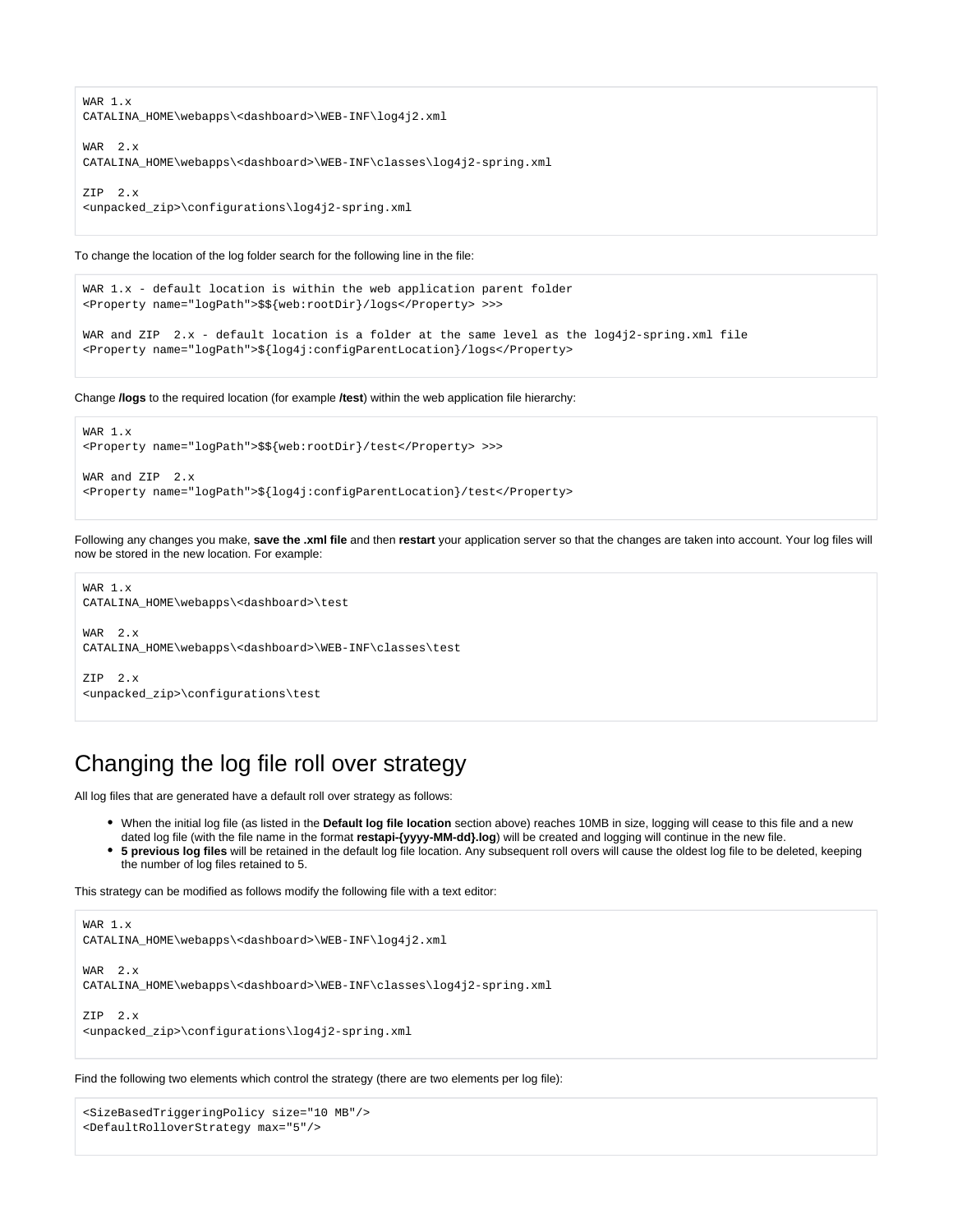Modify the options as necessary. Following any changes you make, **save the .xml file** and then **restart** your application server so that the changes are taken into account.

## <span id="page-2-0"></span>Enabling log output to \*.html files

By default the log system is configured to ouput log messages **only to \*.log files**. If you require messages to be output to **\*.html files as well**, you need to modify the following file with a text editor:

```
WAR 1.x
CATALINA_HOME\webapps\<dashboard>\WEB-INF\log4j2.xml
WAR 2.x
CATALINA_HOME\webapps\<dashboard>\WEB-INF\classes\log4j2-spring.xml
ZIP 2.x
<unpacked_zip>\configurations\log4j2-spring.xml
```
Add the line **<AppenderRef ref="htmlout"/>** to the following **<Logger>** elements in the file, this will give you the following:

```
WAR 1.x
<Logger name="com.castsoftware.adg.webservice" level="info" additivity="false">
         <AppenderRef ref="textout"/>
         <AppenderRef ref="htmlout"/>
</Logger>
<Logger name="com.castsoftware.adg.webservice.servlet" level="error" additivity="false">
         <AppenderRef ref="textout"/>
         <AppenderRef ref="htmlout"/>
</Logger>
<Logger name="org.springframework" level="info" additivity="false">
         <AppenderRef ref="textout"/>
         <AppenderRef ref="htmlout"/>
</Logger>
<Logger name="org.springframework.jdbc.core.JdbcTemplate" level="error" additivity="false">
         <AppenderRef ref="textout"/>
         <AppenderRef ref="htmlout"/>
</Logger>
<Logger name="org.springframework.jdbc.core.StatementCreatorUtils" level="error" additivity="false">
         <AppenderRef ref="textout"/>
         <AppenderRef ref="htmlout"/>
</Logger>
WAR and ZIP 2.x
<Logger name="com.castsoftware.adg.webservice" level="info" additivity="false"> <!-- write in restapi.
log all messages from com.castsoftware.adg.webservice with level <= INFO -->
         <AppenderRef ref="textout"/>
         <AppenderRef ref="stdout"/>
         <AppenderRef ref="htmlout"/>
</Logger>
<Logger name="org.springframework" level="info" additivity="false">
         <AppenderRef ref="textout"/>
         <AppenderRef ref="stdout"/>
         <AppenderRef ref="htmlout"/>
</Logger>
```
Note that there are other <Logger> elements in the file, but these do not need modifying.

### <span id="page-2-1"></span>Enabling and configuring the Audit Trail mode

G)

By default, the various log outputs do not contain any information about **successful user logins, failed logins, logouts, web application startup/stop etc**. If you would like to see this information in a log file for security reasons, then you can enable the **Audit Trail** feature. To do so, you need to modify the following file with a text editor: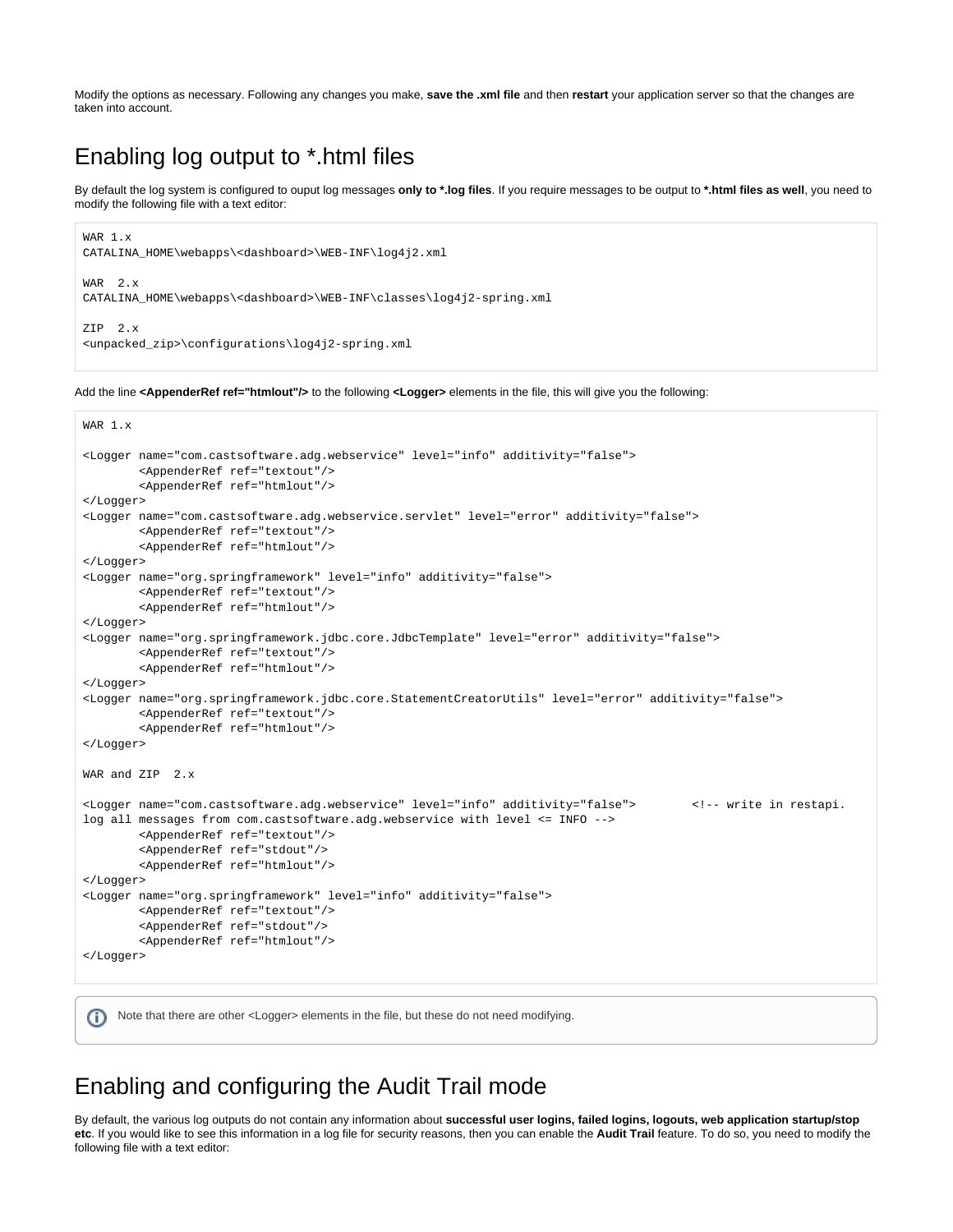WAR 1.x CATALINA\_HOME\webapps\<dashboard>\WEB-INF\log4j2.xml WAR 2.x

CATALINA\_HOME\webapps\<dashboard>\WEB-INF\classes\log4j2-spring.xml

ZIP 2.x <unpacked\_zip>\configurations\log4j2-spring.xml

#### Search for the following line in the file:

<Property name="auditLevel">OFF</Property>

#### Change the **OFF** value to **ALL**:

<Property name="auditLevel">ALL</Property>

Following any changes you make, **save the .xml file** and then **restart** your application server so that the changes are taken into account. Messages relating to **successful user logins, failed logins, logouts, web application startup/stop** will now be displayed in the **restapi.audit.log** file in the following format:

```
[ Date | ip address | level | user behavior | rest URL | user name | user role | delay time | source | 
application
```
For example:

```
2015-03-19 18:05:07,488 | 192.168.16.73 | INFO | Application startup | SLI 
2015-03-19 18:05:29,602 | 192.168.16.73 | INFO | Login successful | http://tomcat/testContext/rest/login 
CIO [NO_ROLE] 18 Engineering
2015-03-19 18:05:29,602 | 192.168.16.73 | INFO | Login successful | http://tomcat/testContext/rest/user CIO 
[NO_ROLE] 0 Engineering
2015-03-19 18:05:30,756 | 192.168.16.73 | INFO | User Logout | CIO Engineering
2015-03-19 18:05:34,723 | 192.168.16.73 | WARN | Login failed | cioS Engineering
2015-03-19 18:05:41,806 | 192.168.16.73 | INFO | Login successful | http://tomcat/testContext/rest/login 
admin [ADMIN] 0 Health
2015-03-19 18:05:41,806 | 192.168.16.73 | INFO | Login successful | http://tomcat/testContext/rest/user 
admin [ADMIN] 0 Ohters
2015-03-19 18:05:43,313 | 192.168.16.73 | INFO | User Logout | admin Others
2015-03-19 18:05:41,806 | 192.168.16.73 | INFO | Login successful | http://tomcat/testContext/rest/login 
admin [ADMIN] 0 Health
2015-03-19 18:05:41,806 | 192.168.16.73 | INFO | Login successful | http://tomcat/rest/AED10/applications/2
/snapshots admin [ADMIN] 0 Engineering | Application - DATASTAGE
```
Note that the **rest URL**, **user role** and **delay time** options are only displayed for successful login messages.G)

### <span id="page-3-0"></span>Enabling DEBUG log mode for Active Directory/SAML authentication issues

By default, the log mechanism is not configured to provide any logging information to debug Active Directory/SAML authentication issues (see the relevant section in [User authentication](https://doc.castsoftware.com/display/DASHBOARDS/User+authentication)). If you have encountered issues activating Active Directory authentication, you can enable DEBUG log mode specifically to help resolve the problems you are having. To do so, you need to modify the following file with a text editor: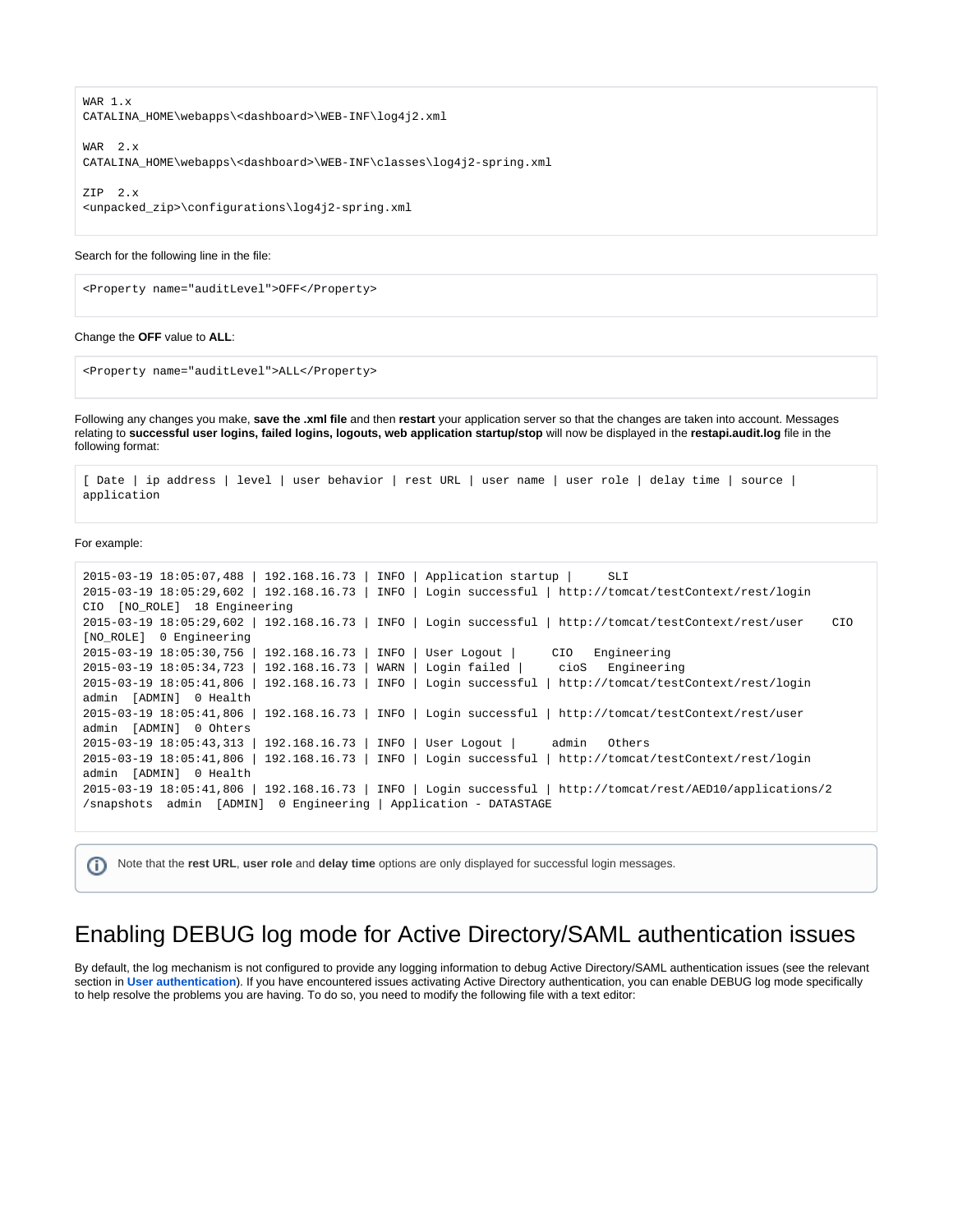```
WAR 1.x
CATALINA_HOME\webapps\<dashboard>\WEB-INF\log4j2.xml
WAR 2.x
CATALINA_HOME\webapps\<dashboard>\WEB-INF\classes\log4j2-spring.xml
ZIP 2.x
<unpacked_zip>\configurations\log4j2-spring.xml
```
Uncomment the following sections as appropriate (this can be found at the end of the file):

```
<!-- Uncomment on LDAP access issues -->
< ! - -<Logger name="org.springframework.security" level="debug">
        <AppenderRef ref="textout"/>
</Logger> 
-->
<!-- Uncomment on SAML access issues -->
<! -<Logger name="org.springframework.security.saml" level="debug" additivity="false">
                         <AppenderRef ref="textout"/>
                 </Logger>
         <Logger name="org.opemsaml" level="debug" additivity="false">
         <AppenderRef ref="textout"/>
</Logger>
-->
```
Following any changes you make, **save the .xml file** and then **restart** your application server so that the changes are taken into account. Messages relating to Active Directory authentication will now be displayed in the log files.

## <span id="page-4-0"></span>Enabling DEBUG and SQL trace logs

By default, the log file will not contain any DEBUG or SQL trace logs. If you need to see these items in the log file, you can enable them as follows. Modify the following file with a text editor:

```
WAR 1.x
CATALINA_HOME\webapps\<dashboard>\WEB-INF\log4j2.xml
WAR 2.x
CATALINA_HOME\webapps\<dashboard>\WEB-INF\classes\log4j2-spring.xml
```
 $ZTD$   $2 \times$ <unpacked\_zip>\configurations\log4j2-spring.xml

### <span id="page-4-1"></span>1.x

Locate the following section:

```
<Logger name="org.springframework.jdbc.core.JdbcTemplate" level="error" additivity="false">
        <AppenderRef ref="textout"/>
</Logger>
<Logger name="org.springframework.jdbc.core.StatementCreatorUtils" level="error" additivity="false">
        <AppenderRef ref="textout"/>
</Logger>
```
Change level="error" to level="debug" to enable DEBUG logs: